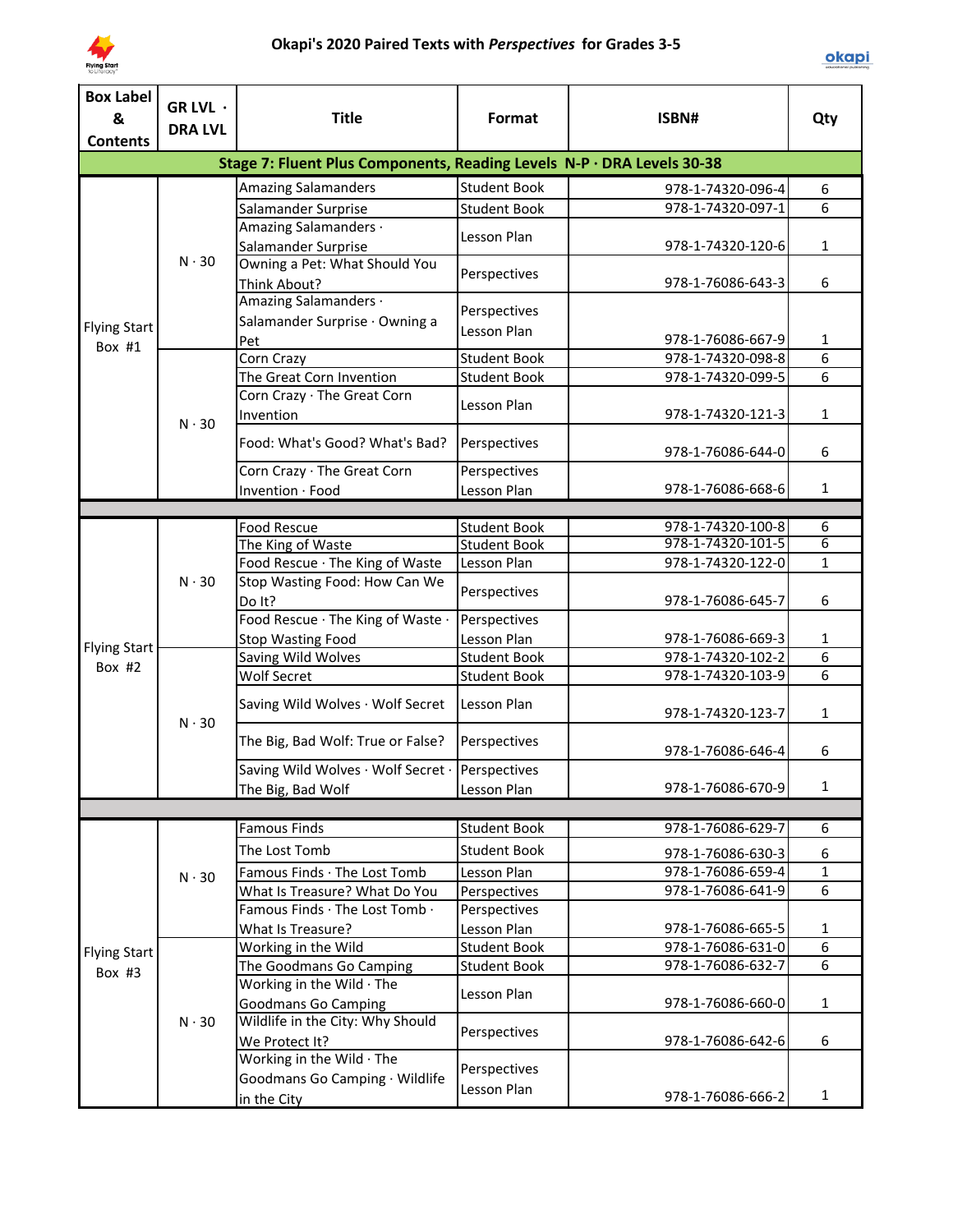

|                                 |              | Deadly Venom: Killer or Cure?                    | <b>Student Book</b> | 978-1-74320-106-0 | 6              |
|---------------------------------|--------------|--------------------------------------------------|---------------------|-------------------|----------------|
| <b>Flying Start</b><br>Box $#4$ |              | The Stubborn Princess                            | <b>Student Book</b> | 978-1-74320-107-7 | 6              |
|                                 |              | Deadly Venom: Killer or Cure? .                  | Lesson Plan         |                   |                |
|                                 | $O \cdot 34$ | The Stubborn Princess                            |                     | 978-1-74320-125-1 | $\mathbf{1}$   |
|                                 |              | Dangerous Animals: What Do You                   | Perspectives        |                   |                |
|                                 |              | Need to Know?                                    |                     | 978-1-76086-650-1 | 6              |
|                                 |              | Deadly Venom: Killer or Cure? .                  | Perspectives        | 978-1-76086-674-7 | $\mathbf{1}$   |
|                                 |              | Riding the Waves                                 | <b>Student Book</b> | 978-1-74320-104-6 | $\overline{6}$ |
|                                 |              | Wipe-out!                                        | <b>Student Book</b> | 978-1-74320-105-3 | $\overline{6}$ |
|                                 |              | Riding the Waves · Wipe-out!                     | Lesson Plan         | 978-1-74320-124-4 | $\mathbf{1}$   |
|                                 | 0.34         | Being Brave: What Does It Mean?                  | Perspectives        | 978-1-76086-649-5 | 6              |
|                                 |              | Riding the Waves · Wipe-out! ·                   | Perspectives        |                   |                |
|                                 |              | <b>Being Brave</b>                               | Lesson Plan         | 978-1-76086-673-0 | $\mathbf{1}$   |
|                                 |              |                                                  |                     |                   |                |
|                                 |              | The Question of Water                            | <b>Student Book</b> | 978-1-74320-108-4 | 6              |
|                                 |              | Ming Saves the Day                               | <b>Student Book</b> | 978-1-74320-109-1 | 6              |
|                                 |              | The Question of Water · Ming                     |                     |                   |                |
|                                 | 0.34         | Saves the Day                                    | Lesson Plan         | 978-1-74320-126-8 | 1              |
|                                 |              | Water: The Key to Life                           | Perspectives        | 978-1-76086-651-8 | $\overline{6}$ |
| <b>Flying Start</b><br>Box #5   |              | The Question of Water · Ming                     | Perspectives        |                   |                |
|                                 |              | Saves the Day · Water                            | Lesson Plan         | 978-1-76086-675-4 | 1              |
|                                 | $O \cdot 34$ | Seasons in the Kelp Forest                       | <b>Student Book</b> | 978-1-74320-110-7 | $\overline{6}$ |
|                                 |              | <b>Thunder Cave</b>                              | <b>Student Book</b> | 978-1-74320-111-4 | 6              |
|                                 |              | Seasons in the Kelp Forest .                     | Lesson Plan         |                   |                |
|                                 |              | <b>Thunder Cave</b>                              |                     | 978-1-74320-127-5 | $\mathbf{1}$   |
|                                 |              | Planet Ocean: How Important Is<br>It?            | Perspectives        | 978-1-76086-652-5 | 6              |
|                                 |              | Seasons in the Kelp Forest .                     | Perspectives        |                   |                |
|                                 |              | Thunder Cave · Planet Ocean                      | Lesson Plan         | 978-1-76086-676-1 | $\mathbf{1}$   |
|                                 |              |                                                  |                     |                   |                |
|                                 |              | Nature's Red Flags                               | <b>Student Book</b> | 978-1-76086-633-4 | 6              |
|                                 | $O \cdot 34$ | Bring Back the Frogs                             | <b>Student Book</b> | 978-1-76086-634-1 | 6              |
|                                 |              | Nature's Red Flags · Bring Back the              |                     |                   |                |
|                                 |              | Frogs                                            | Lesson Plan         | 978-1-76086-661-7 | 1              |
|                                 |              | Mini Beasts: The Good, the Bad,                  |                     |                   |                |
| <b>Flying Start</b><br>Box #6   |              | and the Ugly                                     | Perspectives        | 978-1-76086-647-1 | 6              |
|                                 |              | Nature's Red Flags · Bring Back the Perspectives |                     |                   |                |
|                                 |              | Frogs · Mini Beasts                              | Lesson Plan         | 978-1-76086-671-6 | 1              |
|                                 |              | <b>Dragons</b>                                   | <b>Student Book</b> | 978-1-76086-635-8 | 6              |
|                                 |              | <b>Dragon Tales</b>                              | <b>Student Book</b> | 978-1-76086-636-5 | 6              |
|                                 | 0.34         | Dragons · Dragon Tales                           | Lesson Plan         | 978-1-76086-662-4 | $\mathbf{1}$   |
|                                 |              | Scary Stories: The Scarier the                   | Perspectives        | 978-1-76086-648-8 | 6              |
|                                 |              | Dragons · Dragon Tales · Scary                   | Perspectives        |                   |                |
|                                 |              | <b>Stories</b>                                   | Lesson Plan         | 978-1-76086-672-3 | $\mathbf{1}$   |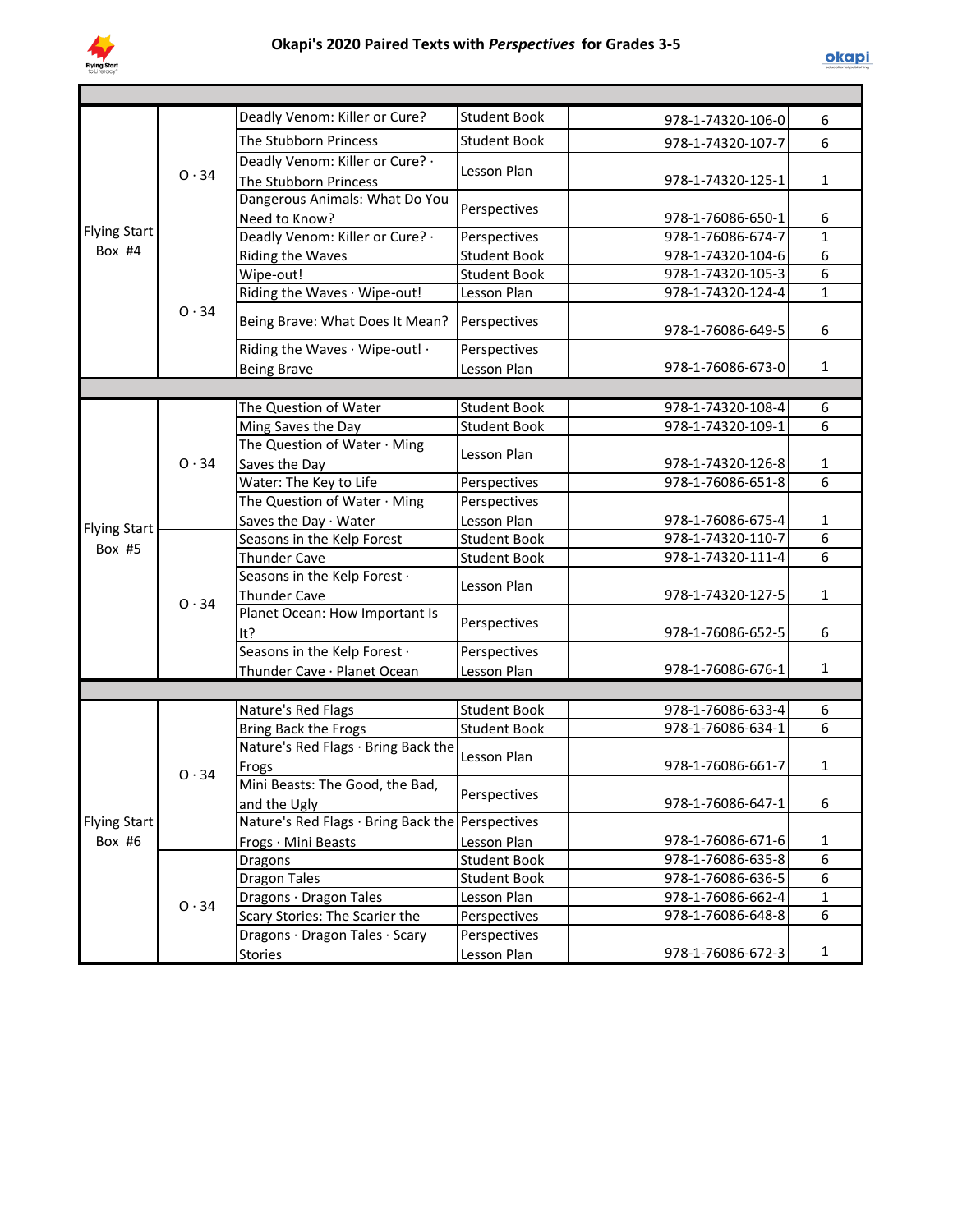

| <b>Flying Start</b><br>Box #7 |              | Incredible Underground Homes                                    | <b>Student Book</b> | 978-1-74320-112-1                      | 6              |
|-------------------------------|--------------|-----------------------------------------------------------------|---------------------|----------------------------------------|----------------|
|                               |              | The Wild Caves                                                  | <b>Student Book</b> | 978-1-74320-113-8                      | 6              |
|                               |              | Incredible Underground Homes .                                  | Lesson Plan         |                                        |                |
|                               | $P \cdot 38$ | The Wild Caves                                                  |                     | 978-1-74320-128-2                      | 1              |
|                               |              | Places People Live: When Is a                                   | Perspectives        |                                        |                |
|                               |              | Home a Home?                                                    |                     | 978-1-76086-655-6                      | 6              |
|                               |              | Incredible Underground Homes ·                                  | Perspectives        |                                        |                |
|                               |              | The Wild Caves · Places People                                  | Lesson Plan         |                                        |                |
|                               |              | Live<br>Wildfires                                               | <b>Student Book</b> | 978-1-76086-655-6<br>978-1-74320-114-5 | 1<br>6         |
|                               |              | A Hard Choice                                                   | <b>Student Book</b> | 978-1-74320-115-2                      | 6              |
|                               |              | Wildfires · A Hard Choice                                       | Lesson Plan         | 978-1-74320-129-9                      | $\mathbf{1}$   |
|                               | $P \cdot 38$ | Fire: Friend or Foe?                                            | Perspectives        | 978-1-76086-656-3                      | 6              |
|                               |              |                                                                 | Perspectives        |                                        |                |
|                               |              | Wildfires · A Hard Choice · Fire                                | Lesson Plan         | 978-1-76086-656-3                      | 1              |
|                               |              |                                                                 |                     |                                        |                |
|                               |              | We Must Protect Old-Growth                                      |                     |                                        |                |
|                               |              | Forests                                                         | <b>Student Book</b> | 978-1-74320-116-9                      | 6              |
|                               |              | Dan's Trees                                                     | <b>Student Book</b> | 978-1-74320-117-6                      | 6              |
|                               | P.38         | We Must Protect Old-Growth                                      |                     |                                        |                |
|                               |              | Forests · Dan's Trees                                           | Lesson Plan         | 978-1-74320-130-5                      | 1              |
|                               |              | Trees: Why Do We Need Them?                                     | Perspectives        | 978-1-76086-657-0                      | 6              |
|                               |              | We Must Protect Old-Growth                                      | Perspectives        |                                        |                |
|                               |              | Forests · Dan's Trees · Trees                                   | Lesson Plan         | 978-1-76086-657-0                      | 1              |
| <b>Flying Start</b>           | P.38         | Under the Ice                                                   | <b>Student Book</b> | 978-1-74320-118-3                      | $\overline{6}$ |
| Box #8                        |              | Professor Valdor and the Giant                                  | <b>Student Book</b> |                                        |                |
|                               |              | Laser                                                           |                     | 978-1-74320-119-0                      | 6              |
|                               |              | Under the Ice · Professor Valdor                                | Lesson Plan         |                                        |                |
|                               |              | and the Giant Laser                                             |                     | 978-1-74320-131-2                      | 1              |
|                               |              | Setting Goals: What's important?                                | Perspectives        | 978-1-76086-658-7                      | 6              |
|                               |              | Under the Ice · Professor Valdor                                | Perspectives        |                                        |                |
|                               |              | and the Giant Laser · Setting Goals Lesson Plan                 |                     |                                        |                |
|                               |              |                                                                 |                     | 978-1-76086-658-7                      | 1              |
|                               |              |                                                                 |                     |                                        |                |
|                               | P.38         | The Plastic Plague                                              | <b>Student Book</b> | 978-1-76086-637-2                      | 6<br>6         |
|                               |              | The Plastic-free Challenge<br>The Plastic Plague · The Plastic- | <b>Student Book</b> | 978-1-76086-638-9                      |                |
|                               |              | free Challenge                                                  | Lesson Plan         | 978-1-76086-663-1                      |                |
|                               |              | Plastic: Helpful or Harmful?                                    | Perspectives        | 978-1-76086-653-2                      | 1<br>6         |
|                               |              | The Plastic Plague · The Plastic-                               | Perspectives        |                                        |                |
|                               |              | free Challenge · Plastic                                        | Lesson Plan         | 978-1-76086-677-8                      | $\mathbf{1}$   |
| <b>Flying Start</b>           |              | Electric Wind: The Story of                                     |                     |                                        |                |
|                               |              | William Kamkwamba                                               | <b>Student Book</b> | 978-1-76086-639-6                      | 6              |
|                               |              | Marvelous Maddie                                                | <b>Student Book</b> | 978-1-76086-640-2                      | 6              |
| Box #9                        |              | Electric Wind: The Story of                                     |                     |                                        |                |
|                               | $P \cdot 38$ | William Kamkwamba · Marvelous                                   | Lesson Plan         |                                        |                |
|                               |              | Maddie                                                          |                     | 978-1-76086-664-8                      | 1              |
|                               |              | Thinking Outside the Box: What                                  | Perspectives        |                                        |                |
|                               |              | Does It Mean?                                                   |                     | 978-1-76086-654-9                      | 6              |
|                               |              | Electric Wind: The Story of                                     |                     |                                        |                |
|                               |              | William Kamkwamba · Marvelous                                   | Perspectives        |                                        |                |
|                               |              | Maddie · Thinking Outside the Box                               | Lesson Plan         |                                        |                |
|                               |              |                                                                 |                     | 978-1-76086-678-5                      | $\mathbf{1}$   |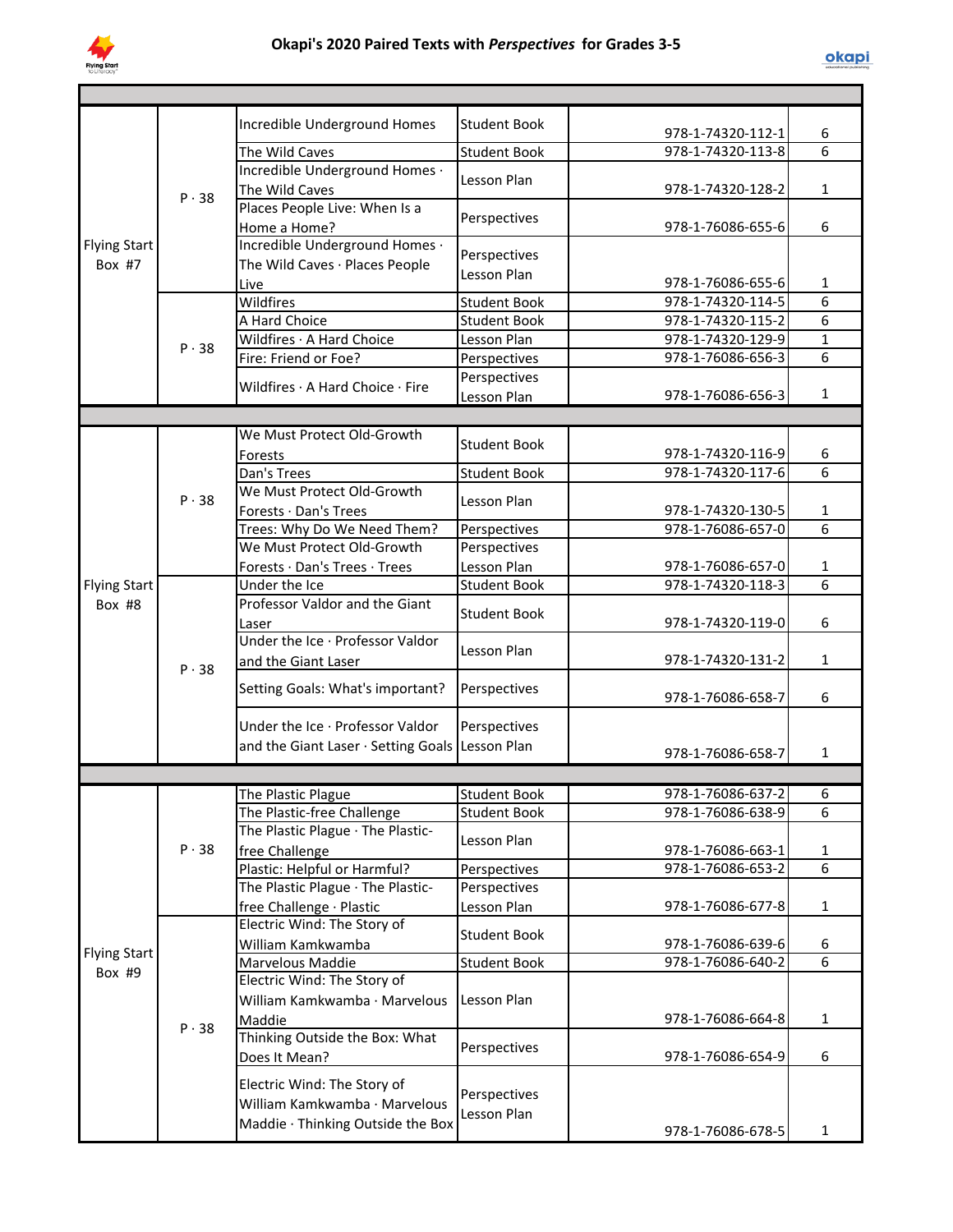

| <b>Box Label</b><br>&<br><b>Contents</b> | GR LVL ·<br><b>DRA LVL</b> | <b>Title</b>                                                                | Format                             | ISBN#                                  | Qty               |
|------------------------------------------|----------------------------|-----------------------------------------------------------------------------|------------------------------------|----------------------------------------|-------------------|
|                                          |                            | Stage 8: Advanced Fluent Components, Reading Levels Q-S · DRA Level 40      |                                    |                                        |                   |
|                                          |                            | What Makes A Champion?                                                      | Student Book                       | 978-1-76038-621-4                      | 6                 |
|                                          |                            | Swim Like a Fish                                                            | <b>Student Book</b>                | 978-1-76038-622-1                      | $\overline{6}$    |
| <b>Flying Start</b><br>Box #10           |                            | What Makes a Champion? · Swim<br>Like a Fish                                | Lesson Plan                        | 978-1-76038-657-3                      | $\mathbf{1}$      |
|                                          | $Q \cdot 40$               | Playing Competitve Sports: Is<br>Competition Good for Children?             | Perspectives                       | 978-1-76038-645-0                      | 6                 |
|                                          |                            | What Makes A Champion? · Swim<br>Like a Fish · Playing Competitve           | Perspectives<br>Lesson Plan        |                                        |                   |
|                                          |                            | <b>Sports</b>                                                               |                                    | 978-1-76038-669-6<br>978-1-76038-623-8 | $\mathbf{1}$<br>6 |
|                                          |                            | <b>HeroRATs</b>                                                             | <b>Student Book</b>                | 978-1-76038-624-5                      | 6                 |
|                                          |                            | <b>Clever Ratty</b>                                                         | <b>Student Book</b><br>Lesson Plan | 978-1-76038-658-0                      | $\mathbf{1}$      |
|                                          | $Q \cdot 40$               | HeroRATs · Clever Ratty<br>Putting Animals to Work: What<br>Are the Issues? | Perspectives                       | 978-1-76038-646-7                      | 6                 |
|                                          |                            | HeroRATs · Clever Ratty · Putting                                           | Perspectives                       |                                        |                   |
|                                          |                            | Animals to Work                                                             | Lesson Plan                        | 978-1-76038-670-2                      | $\mathbf{1}$      |
|                                          |                            |                                                                             |                                    |                                        |                   |
|                                          | $R \cdot 40$               | <b>First-time Visitors</b>                                                  | <b>Student Book</b>                | 978-1-76038-625-2                      | 6                 |
|                                          |                            | Odysseus and the Cyclops                                                    | <b>Student Book</b>                | 978-1-76038-626-9                      | 6                 |
|                                          |                            | First-time Visitors · Odysseus and<br>the Cyclops                           | Lesson Plan                        | 978-1-76038-659-7                      | $\mathbf{1}$      |
|                                          |                            | Hazardous Adventures: At What<br>Cost?                                      | Perspectives                       | 978-1-76038-647-4                      | 6                 |
| <b>Flying Start</b>                      |                            | First-time Visitors · Odysseus and<br>the Cyclops · Hazardous               | Perspectives<br>Lesson Plan        |                                        |                   |
| Box #11                                  |                            | Adventures                                                                  |                                    | 978-1-76038-671-9                      | $\mathbf{1}$      |
|                                          |                            | Polio: A Frightening Disease                                                | <b>Student Book</b>                | 978-1-76038-627-6                      | 6                 |
|                                          |                            | Dance On!                                                                   | <b>Student Book</b>                | 978-1-76038-628-3                      | 6                 |
|                                          | $R \cdot 40$               | Polio: A Frightening Disease ·<br>Dance On!                                 | Lesson Plan                        | 978-1-76038-660-3                      | $\mathbf 1$       |
|                                          |                            | Preventing Diseases: What Are the Perspectives                              |                                    | 978-1-76038-648-1                      | 6                 |
|                                          |                            | Polio: A Frightening Disease ·<br>Dance On! · Preventing Diseases           | Perspectives<br>Lesson Plan        | 978-1-76038-672-6                      | $\mathbf{1}$      |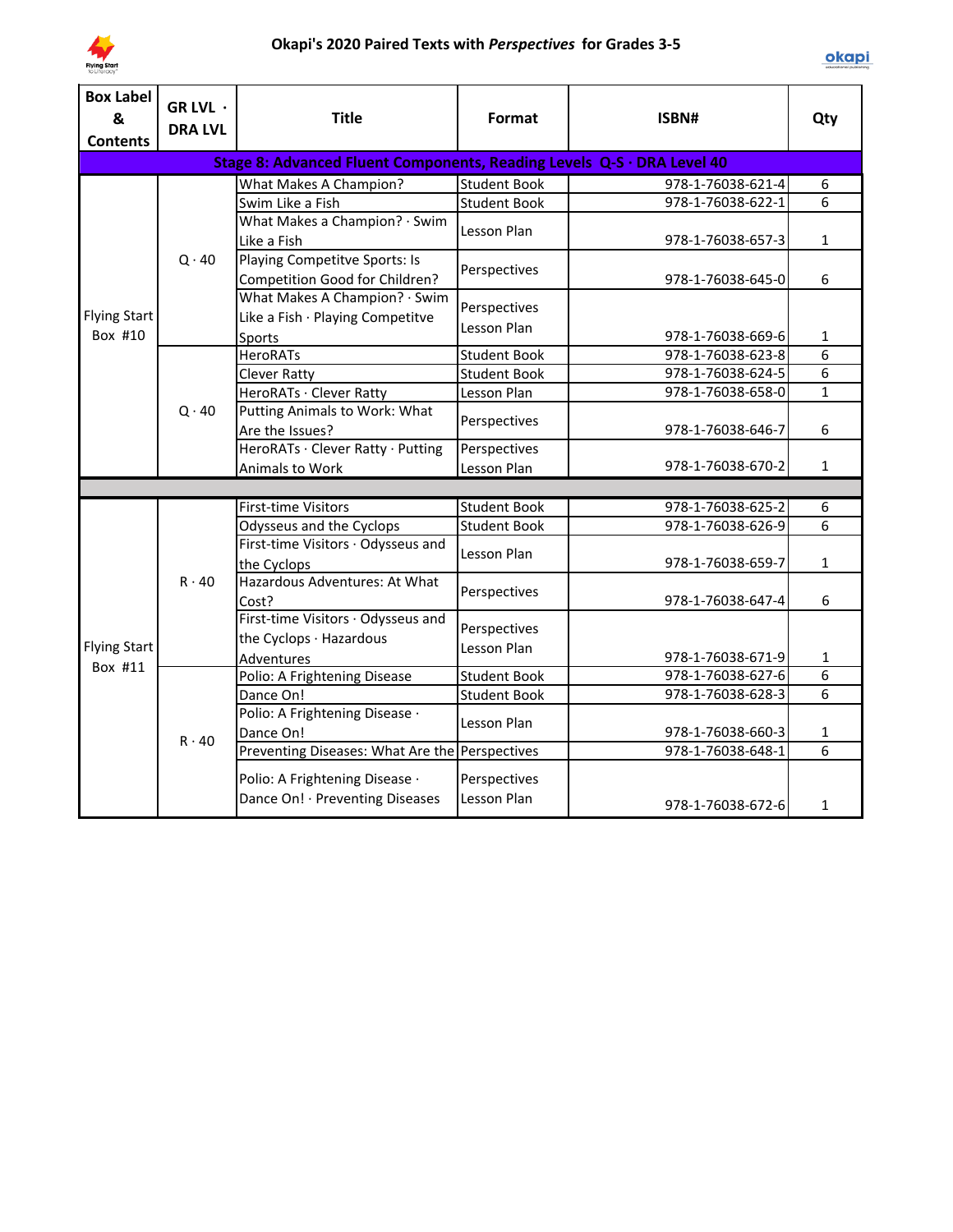

|                                |                | <b>Our Active Earth</b>                                                | <b>Student Book</b>                        | 978-1-76038-629-0 | $\overline{6}$ |
|--------------------------------|----------------|------------------------------------------------------------------------|--------------------------------------------|-------------------|----------------|
|                                |                | A New Geyser Erupts                                                    | <b>Student Book</b>                        | 978-1-76038-630-6 | 6              |
| <b>Flying Start</b><br>Box #12 |                | Our Active Earth · A New Geyser                                        | Lesson Plan                                |                   |                |
|                                |                | Erupts                                                                 |                                            | 978-1-76038-661-0 | $\mathbf{1}$   |
|                                | $S \cdot 40$   | Living in Dangerous Places: What                                       | Perspectives                               |                   |                |
|                                |                | are the Hazards?                                                       |                                            | 978-1-76038-649-8 | 6              |
|                                |                | Our Active Earth · A New Geyser                                        | Perspectives                               |                   |                |
|                                |                | Erupts · Living in Dangerous Places Lesson Plan                        |                                            |                   |                |
|                                |                |                                                                        |                                            | 978-1-76038-673-3 | $\mathbf{1}$   |
|                                |                | Clean Energy                                                           | <b>Student Book</b>                        | 978-1-76038-631-3 | 6              |
|                                |                | Surviving the Earthquake!                                              | <b>Student Book</b>                        | 978-1-76038-632-0 | 6              |
|                                |                | Clean Energy · Surviving the                                           | Lesson Plan                                |                   |                |
|                                |                | Earthquake!                                                            |                                            | 978-1-76038-662-7 | $\mathbf{1}$   |
|                                | $S \cdot 40$   | The Impact of Climate Change:                                          | Perspectives                               |                   |                |
|                                |                | Why Clean Energy Matters                                               |                                            | 978-1-76038-650-4 | 6              |
|                                |                | Clean Energy · Surviving the                                           | Perspectives                               |                   |                |
|                                |                | Earthquake! · The Impact of                                            | Lesson Plan                                |                   |                |
|                                |                | Climate Change                                                         |                                            | 978-1-76038-674-0 | $\mathbf{1}$   |
| <b>Box Label</b>               | GR LVL ·       |                                                                        |                                            |                   |                |
| &                              |                | <b>Title</b>                                                           | Format                                     | ISBN#             |                |
|                                |                |                                                                        |                                            |                   | Qty            |
| <b>Contents</b>                | <b>DRA LVL</b> |                                                                        |                                            |                   |                |
|                                |                |                                                                        |                                            |                   |                |
|                                |                | Stage 9: Advanced Fluent Components, Reading Levels Q-S · DRA Level 50 |                                            |                   |                |
|                                |                | Animals in Danger: Orangutans                                          | <b>Student Book</b>                        |                   |                |
|                                |                |                                                                        |                                            | 978-1-76038-633-7 | 6              |
|                                |                | Ahmad's Journey                                                        | <b>Student Book</b>                        | 978-1-76038-634-4 | $\overline{6}$ |
|                                | $T \cdot 50$   | Animals in Danger: Orangutans ·                                        | Lesson Plan                                |                   | $\mathbf{1}$   |
|                                |                | Ahmad's Journey                                                        |                                            | 978-1-76038-663-4 |                |
|                                |                | <b>Disappearing Rainforests: What</b>                                  | Perspectives                               | 978-1-76038-651-1 | 6              |
|                                |                | are the Issues?                                                        |                                            | 978-1-76038-675-7 | $\mathbf{1}$   |
| <b>Flying Start</b>            |                | Animals in Danger: Orangutans ·                                        | Perspectives                               | 978-1-76038-635-1 | 6              |
| Box #13                        |                | Discovering the Lost World                                             | <b>Student Book</b><br><b>Student Book</b> | 978-1-76038-636-8 | 6              |
|                                |                | <b>Exploring Galápagos</b><br>Discovering the Lost World ·             |                                            |                   |                |
|                                |                |                                                                        | Lesson Plan                                | 978-1-76038-664-1 | $\mathbf{1}$   |
|                                | $T \cdot 50$   | <b>Exploring Galápagos</b><br>Natural Wonders of the World:            |                                            |                   |                |
|                                |                | How Do We Protect Them?                                                | Perspectives                               | 978-1-76038-652-8 | 6              |
|                                |                | Discovering the Lost World .                                           |                                            |                   |                |
|                                |                | Exploring Galápagos · Natural                                          | Perspectives<br>Lesson Plan                |                   |                |